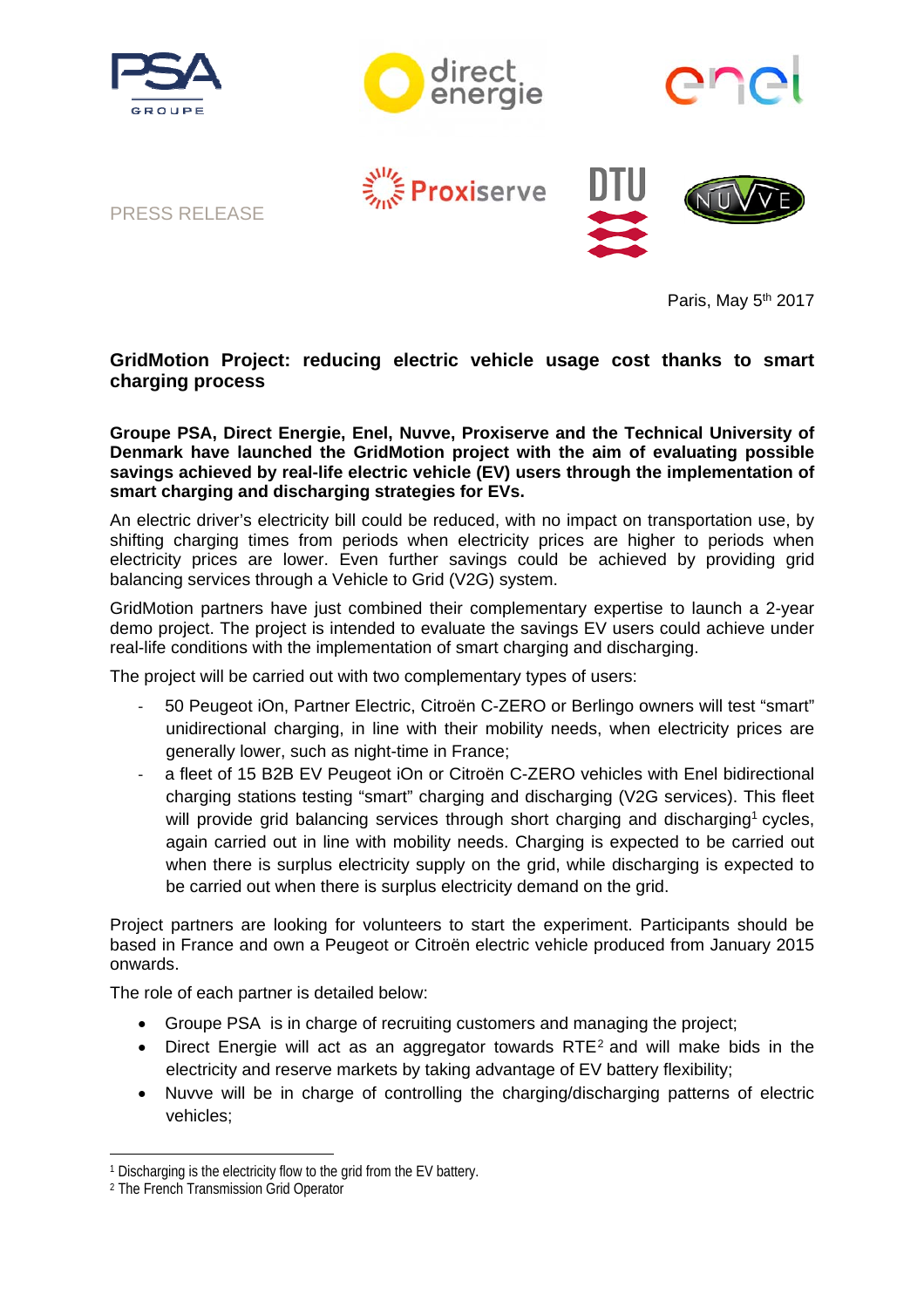









- Enel will provide the bidirectional charging stations and its expertise in smart grids;
- Proxiserve will install the B2C and B2B charging stations;
- DTU will provide academic support and testing systems.

Plug-in vehicle (PEV) sales grew by 42% between 2015 and 2016 worldwide<sup>3</sup>. This growth, fostered by technological improvements, falling prices and increasing pressure on air pollution, is expected to accelerate in the coming years. The GridMotion project is seeking to demonstrate how PEVs harness demand response and ancillary services to have a beneficial impact on grid stability and user income.



## **Contact Information**

If you are interested in joining the project, please contact us at: GridMotionProject@mpsa.com



-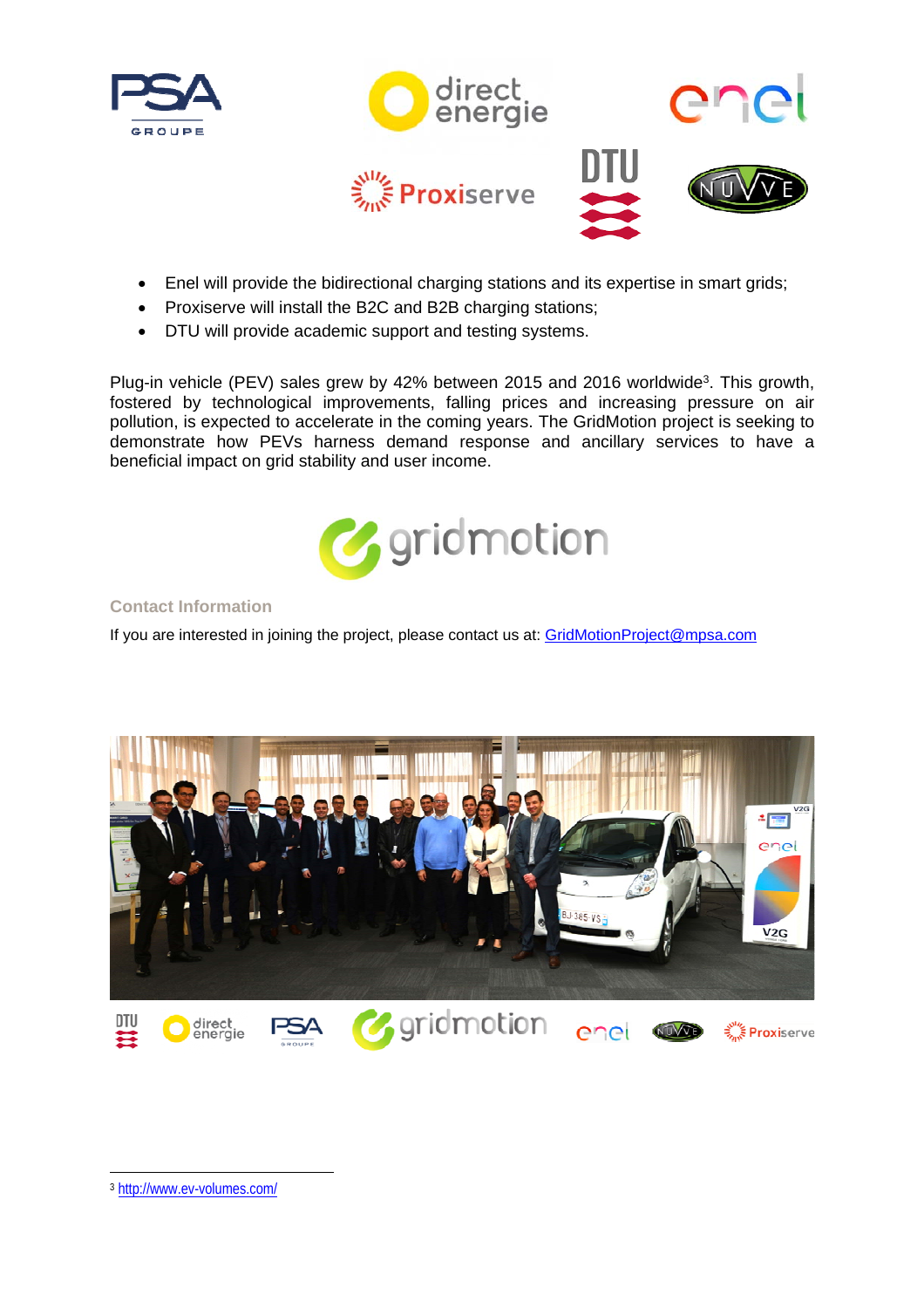











## *About Groupe PSA*

*With sales and revenue of €54 billion in 2016, Groupe PSA designs unique automotive experiences and delivers mobility* solutions that provide freedom and enjoyment to customers around the world. The Group has three car brands, Peugeot, *Citroën and DS, as well as a wide array of mobility and smart services under its Free2Move brand, to meet the evolving needs and expectations of automobile users. The automobile manufacturer PSA is the European leader in terms of CO2 emissions, with average emissions of 102.4 grams per kilometre in 2016, and an early innovator in the field of autonomous and connected cars, with 2.3 million such vehicles worldwide. It is also involved in financing activities through Banque PSA Finance and in automotive equipment via Faurecia. Find out more at www.groupe-psa.com/en Media library: https://medialibrary.groupe-psa.com/* / Twitter: @GroupePSA

*Media Contact*: (+33) 1 40 66 42 00 / psa-presse@mpsa.com

#### *About Direct Energie*

*Third-largest French electricity and gas provider, the Direct Energie Group has already acquired and earned the trust of more than 2.1 million residential and professional customer sites in France and Belgium (under the Poweo brand). As an integrated energy provider, Direct Energie is involved in power generation, supply of electricity and gas, as well as the sale of energy services to its customers.* 

*In 2016, the Group generated consolidated revenue of €1.692 Bn and supplied 19.8 TWh of energy. For more information: www.direct-energie.com* 

#### *About Enel*

*The Enel Group operates in over 30 countries across five continents, producing energy through a managed capacity of approximately 85 GW. Enel distributes electricity and gas through a network of over 2 million kilometres, and with over 65 million business and household customers worldwide, the Group has the largest customer base among European competitors. Enel is the largest integrated utility in Europe in terms of market capitalisation and figures among Europe's*  leading power companies in terms of installed capacity and reported EBITDA. Enel's green energy division Enel Green *Power (EGP), the world's number one multinational renewable energy player, manages 38 GW of wind, solar, geothermal, biomass and hydropower plants in Europe, the Americas, Asia, Africa and has just arrived in Australia.* 

*For more information: www.enel.com Twitter:* @EnelGroup *Media contact: +39 06 8305 5699 ufficiostampa@enel.com* 

#### *About Nuvve*

*Nuvve Corp. is a San Diego based company, whose mission is to lower the cost of electrical vehicle (EV) ownership while supporting the integration of renewable energy sources, such as wind and solar. Our Grid Integrated Vehicle platform GIVe™ transforms EVs into grid assets when charging while guaranteeing the expected level of charge when the vehicle owner needs it. The aggregation of thousands of electric vehicles into a virtual power plant using the GIVe platform, allows Nuvve to participate in electricity markets with a power capacity comparable to traditional generators. Based on vehicle to grid technology or V2G, the GIVe platform gives benefits to public organisations, businesses and homes by reducing the cost of electric infrastructure and reducing CO2 emissions. www.nuvve.com / Twitter*: @Nuvve\_Europe

#### *About Proxiserve*

*The Proxiserve Group is an independent medium-sized French company leader in residential services and in particular in the installation and maintenance of electric vehicle supply equipment. The group achieved a turnover of € 345 million in 2016. It*  has 3,200 employees and a network of 100 branches in France. Media contact: Agence Les Communicants: Thomas Mesnil *– t.mesnil@acommauto.com tél +33 (0) 1 40 89 92 86* 

### *About the Technical University of Denmark*

*For almost two centuries DTU, Technical University of Denmark, has been dedicated to fulfilling the vision of H.C. Ørsted the father of electromagnetism—who founded the university in 1829 to develop and create value using the natural sciences and the technical sciences to benefit society. Today, DTU is ranked as one of the foremost technical universities in Europe*